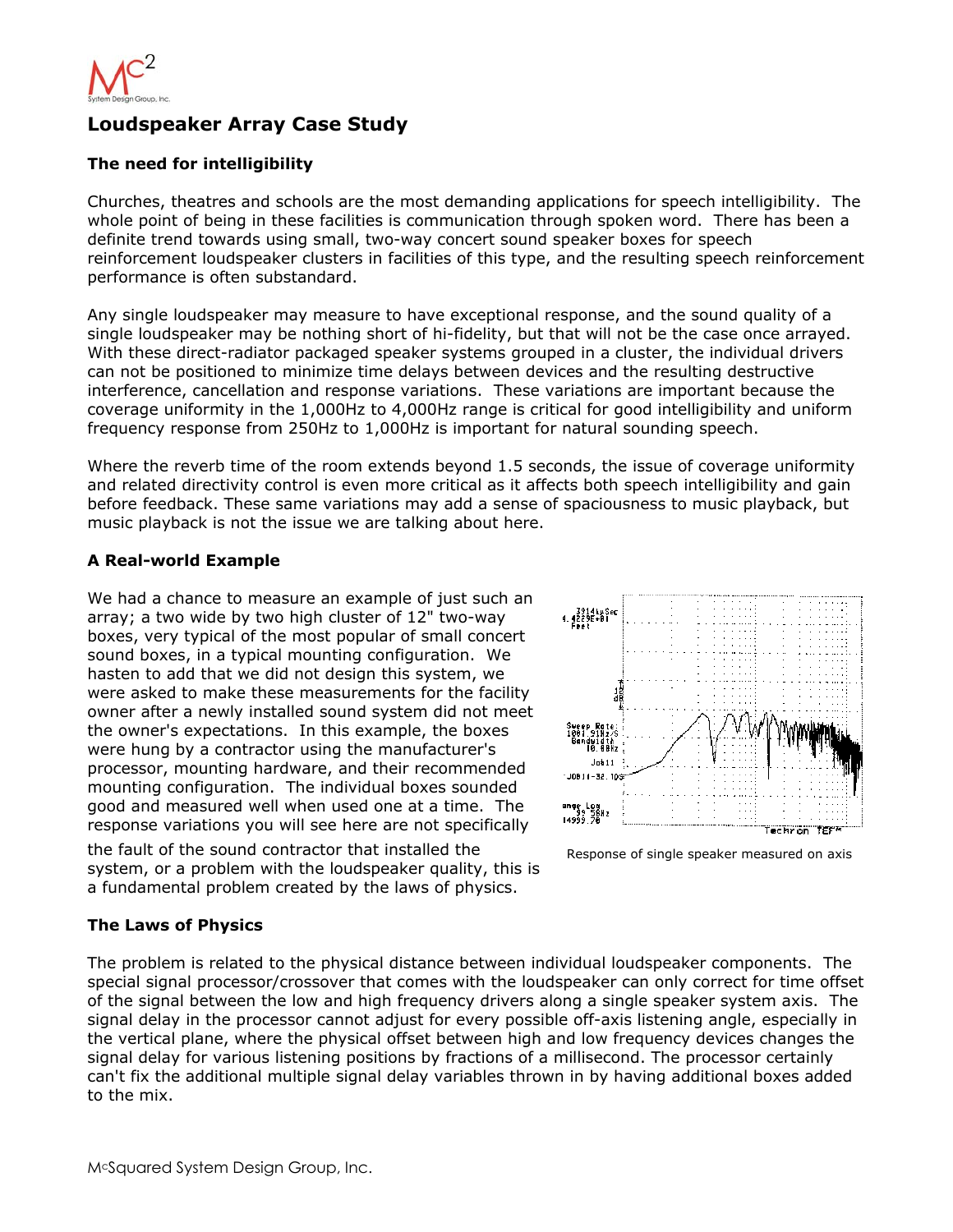

In the four box cluster shown here, there was approximately 30" between the box centres, both horizontally and vertically, and this was the manufacturer's minimum interference configuration (That's a half wavelength at 225Hz, one wavelength at 450Hz, two wavelengths at 900Hz). At the crossover point, where the horn and the 12" bass speaker in each box are operating at equal levels, there are a total of eight devices operating at the same level with multiple wavelength spacing between all eight sound sources. This is the offset distance vertically, horizontally and diagonally between all devices. Where the coverage of the boxes overlap, there will be significant lobing of the coverage and comb filtering caused by these physical-offset-induced signal delays.

The problem is compounded by the inability of the small format high frequency horns that are used in these boxes provide high directivity in the vertical plane near the crossover frequency (the laws of physics again). The actual vertical coverage of the horn can be well over 100 degrees (and can approach 180 degrees) at the crossover point, ensuring vertical overlap of coverage between boxes, and destructive



interference and cancellation. Above the crossover point, the comb filtering will fall in the critical speech intelligibility range, and the resulting response notches are often in excess of 1/3 octave wide.

Below the crossover point, the 12" bass drivers gradually broaden their coverage angle until the boxes each become omnidirectional. In the frequency range between 250Hz and 1000Hz, very large variations in level will be found, with the highest level exactly on the centre axis of the cluster, and spurious lobes all around that centre hot spot. This produces plainly audible sound quality variations with seating position, and may produce feedback prone positions under the cluster.

### **Measured coverage**

Let's take a look at the measured coverage of the main floor and balcony of a real room equipped with this four box cluster. These frequency response graphs were acquired with a TEF analyzer, the time window set for 10 milliseconds to capture the direct sound from the speaker with 100Hz resolution. The lowest frequency shown in all the graphs is 100Hz, the highest either 10kHz or 15kHz. The major vertical divisions are 12dB. Note that these response graphs represent an actual measured installation, not a computer model...this is real life folks!

Graphs begin on next page.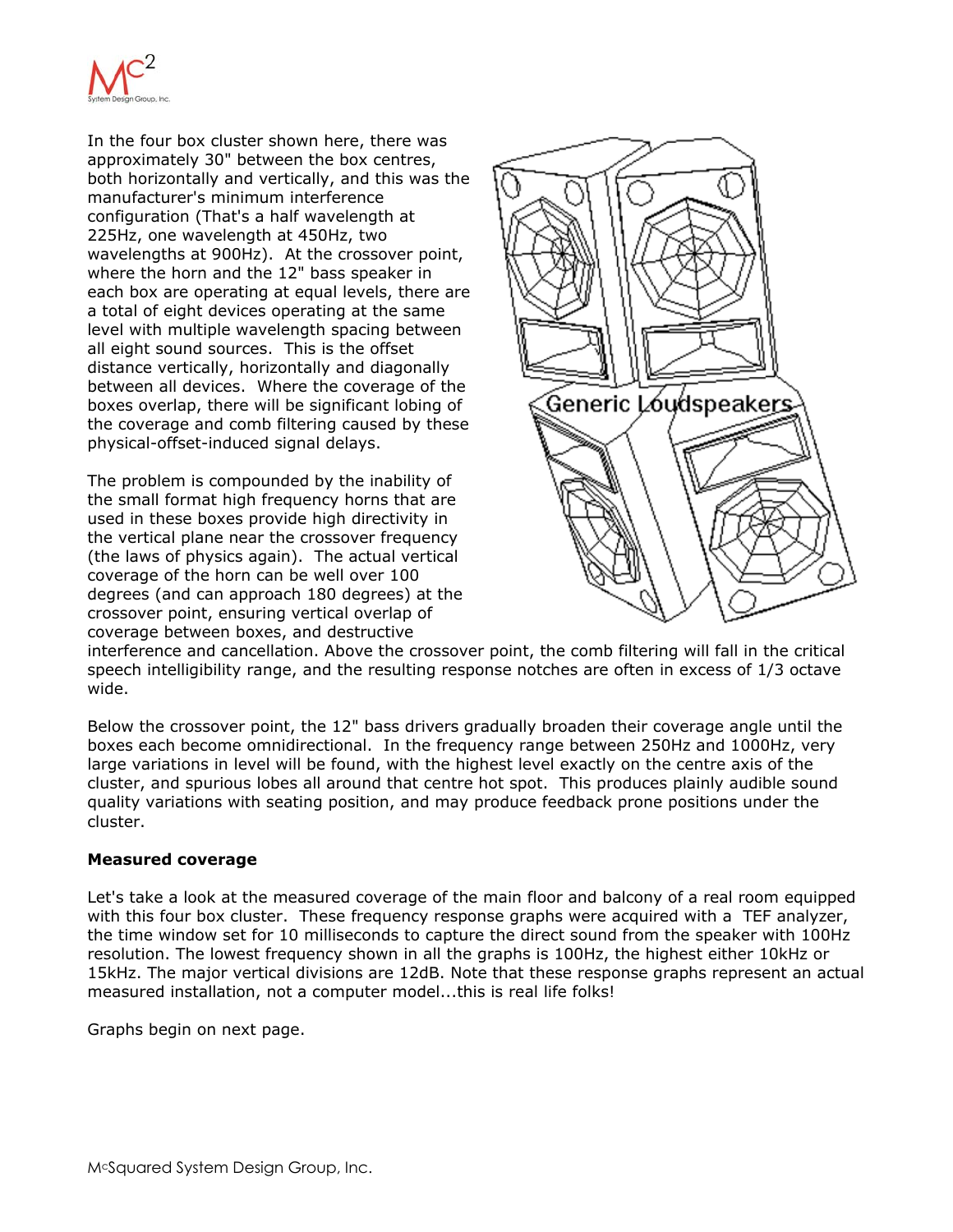

**Main floor coverage** 

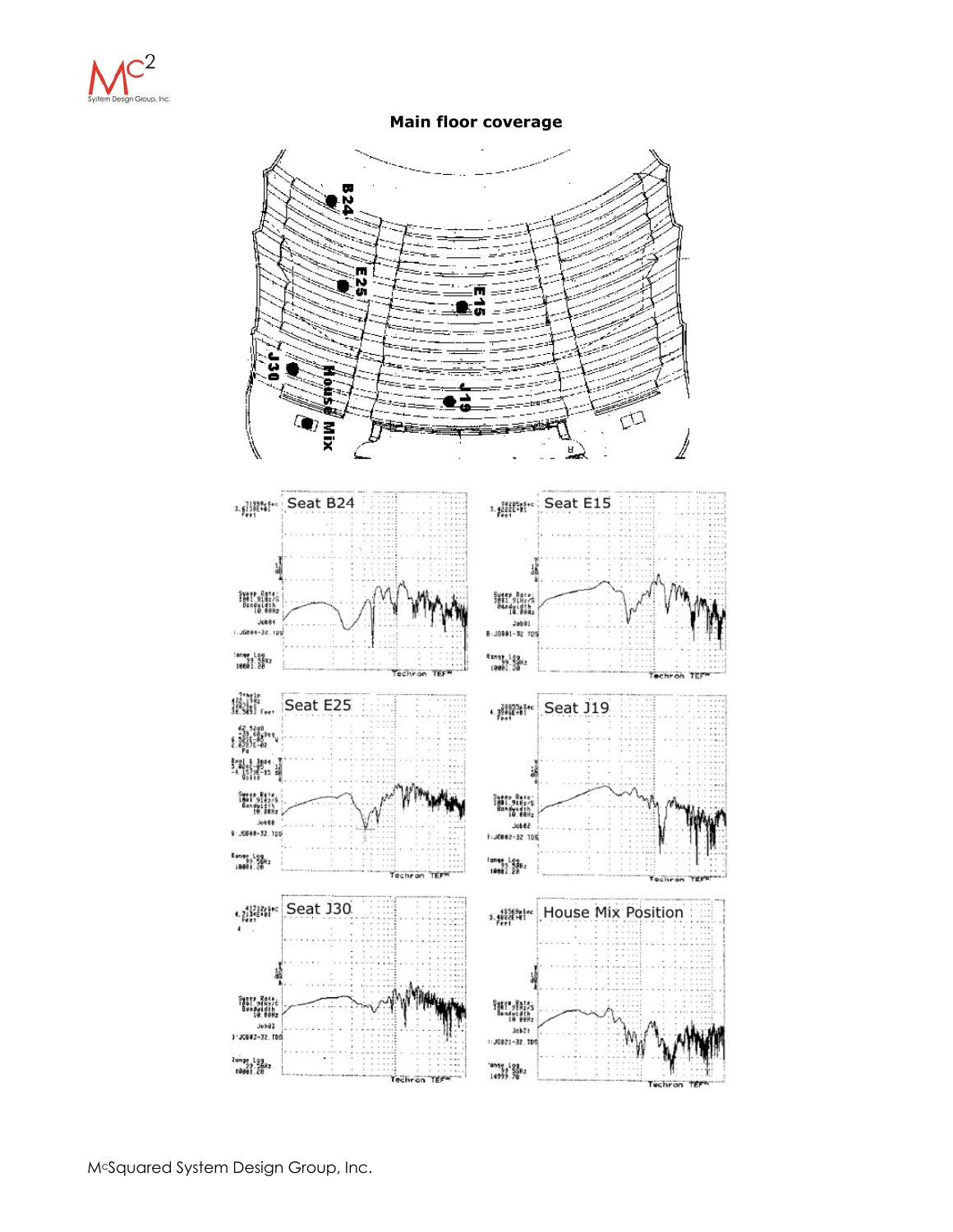

#### Balcony coverage



### **So why don't you just equalize it?**

Note the extreme variations in frequency response through the seating area, every seat looks and most importantly, sounds different. This room had a very short reverb time, so these measurements accurately represent the audible variations in sound. Some of these response curves have over 24dB of maximum to minimum variation.

Consider the system equalizer that is intended to improve the quality of the sound. All four loudspeakers are connected to the same signal chain, so any change in equalization will affect all four speakers. Which of these frequency response curves would you correct for? A couple of the seats are not too bad, a couple of them (including the house mix position!) are very poor. If you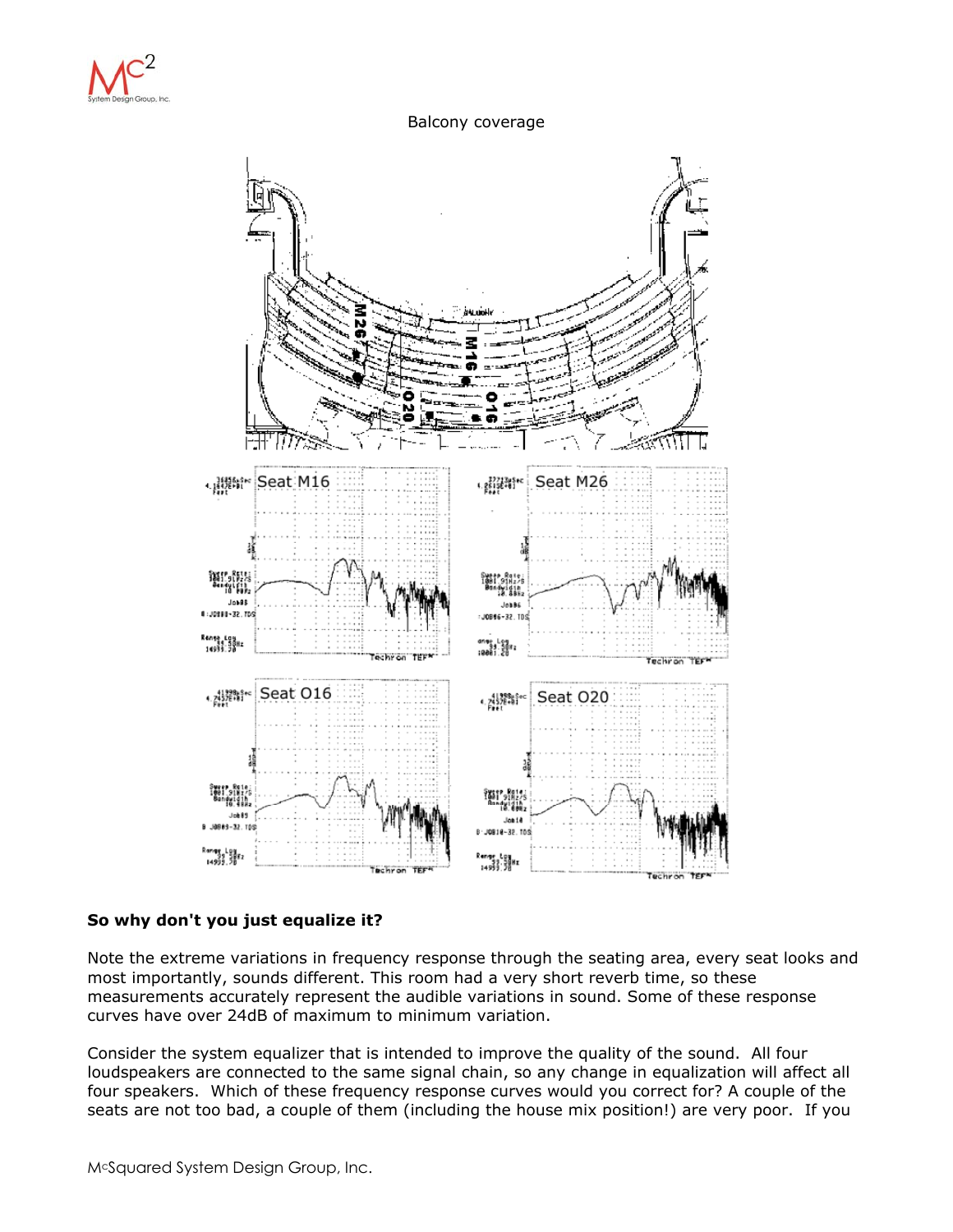

tried to correct the bumps and dips in one location, you would actually be making them worse in other areas. This is really a non-equalizable problem caused by physical distance offset of all the drivers (this is what is known as a non-minimum phase problem caused by a significant signal delay). Even though the loudspeakers are designed to be arrayed horizontally, there is no way to get around the physical offset problem vertically with small packaged two way direct-radiator systems. There are no delays or equalizers that will fix this problem (until someone develops a four dimensional signal processor).

In this particular configuration, the problems are most severe below the crossover point, where there are four 12" loudspeakers widely spaced. The 12" speakers cannot be positioned to minimize the interference between them because the boxes are pre-configured. By the time you get the high frequency horns pointed where they have to be pointed, the woofers are typically in the worst possible relationship to each other. The laws of physics triumph every time. In fact in this particular instance, the only available correction turned out to be turning off two of the 12" speakers.

With the amount of DSP horsepower that is currently available you could get fancy with frequency shading and using multiple amplifier channels to drive each device separately and adjust level and frequency response individually for each device, but that will take some sophisticated measurement equipment to set up.

### **What are the alternatives?**

A high performance loudspeaker cluster can still be constructed in a cost-effective manner from high frequency horns and low frequency boxes (affectionately known as a Junkyard Cluster). It is also possible to use fully horn loaded full-range loudspeaker systems that provide broadband directivity control. It is possible to combine these two types of devices as well.

The important element of the speaker cluster design process is to determine the bandwidth (frequency response) and the maximum sound level requirements throughout the listening area and then select the minimum number of devices that can provide the needed level, bandwidth and uniformity of coverage. This is where the science has to be applied, as the selection and alignment of speaker devices in the cluster is critical to the completed cluster's performance. It is vitally important that the system designer and installer fully understand the coverage characteristics of loudspeakers used in a cluster, and the effects of grouping devices together. It is also important to understand the effects of physically mis-aligned loudspeakers, and to be able to measure and adjust the time-offset of devices. The small packaged boxes described above may relieve the buyer of the need to think about the selection of devices, but that doesn't alter the final results as we've shown here. Cluster design can't be left to a manufacturer's marketing department!

### **How did we get here?**

The original market for small packaged speaker systems grew from the sound system rental market, where it was important that the systems be easily transportable, reliable, and could make music sound nice for the client. The systems were typically used in more reverberant spaces where the reverberant field in the room would "fill in" the response variations. This works fine for music playback, but does not work for speech reinforcement.

An ideal speech reinforcement system should be invisible to the listeners, the voice should sound completely natural and not sound amplified, it should just be louder to effectively move the talker and listener closer together. An ideal system would also preserve or improve the direct-toreverberant ratio of the reinforced sound, but that's another issue. The marketing departments